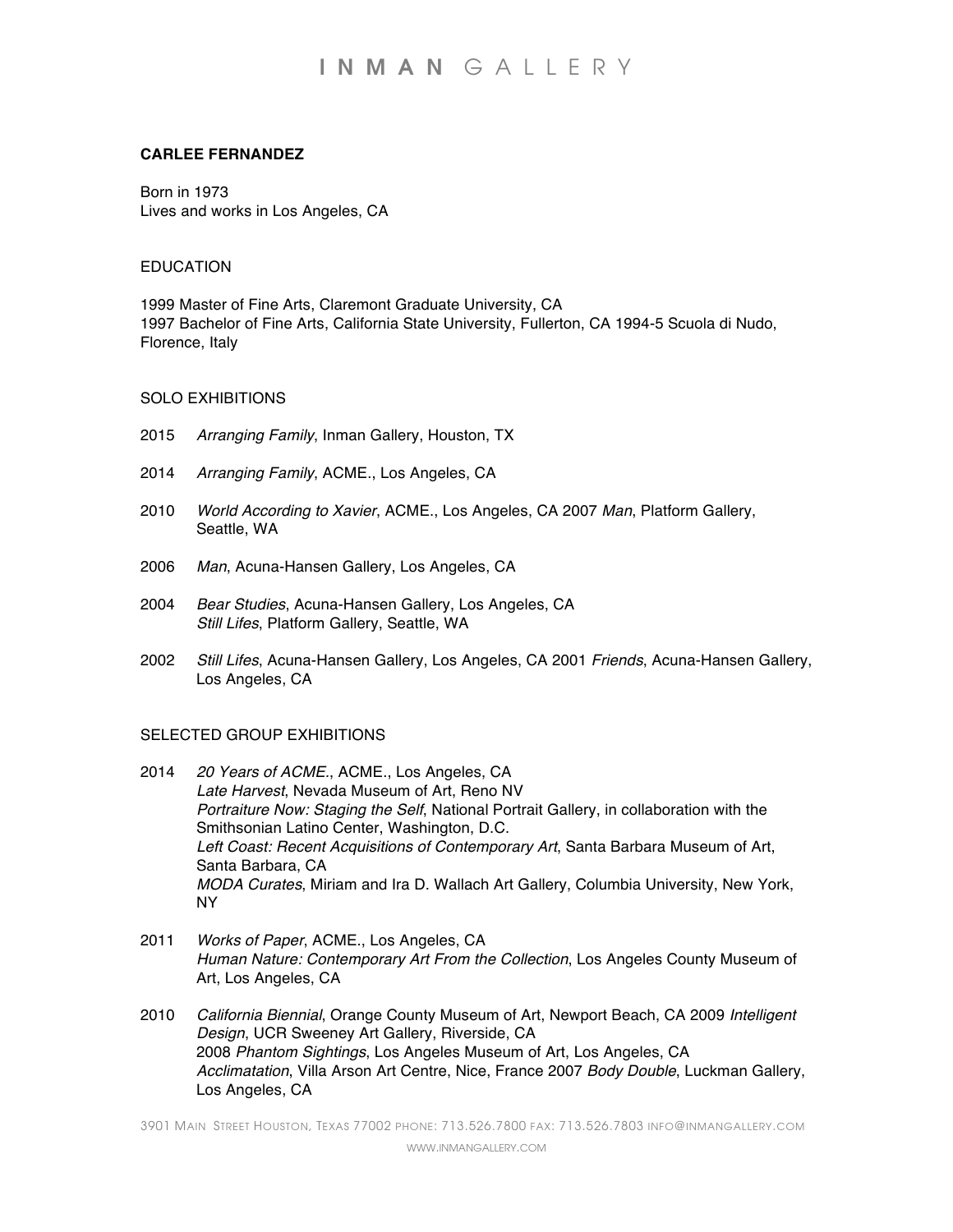*In the Dermisphere*, Williamson Gallery at Art Center College, Pasadena, CA *Multiple Vantage Points: Southern California Women Artists, 1980-2006*, Los Angeles Municipal Art Gallery, Los Angeles, CA

- 2006 *Cavities*, Main Gallery, CSU, Fullerton, CA *Witness Protection*, Robert V. Fullerton Museum, CSU, San Bernardino, CA 2004 *Upstarts*, Haines Gallery, San Francisco, CA *Borderland*, JCCC Gallery of Art, Kansas City, KS *Domestic Odyssey*, San Jose Museum of Art, San Jose, CA *Birdspace: A Post-Audubon Artists Aviary*, Contemporary Arts Center New Orleans, LA
- 2003 *Mixer 03*, Monique Meloche Gallery, Chicago, IL *Still Life, Still Here*, Armory Center for the Arts, Pasadena, CA
- 2001 *Cyborg Manifesto or The Joy of Artifice*, Laguna Art Museum, Laguna Beach, CA

#### PUBLICATIONS

- 2008 Phantom Sightings, Los Angeles County Museum of Art, UC Press.
- 2007 Sculpture Today, edited by Judy Collins, published by Phaidon.
- 2006 Witness Protection, essay by Thomas McGovern, published by Robert V. Fullerton Museum.
- 2004 Birdspace, essay by David S. Rubin, published by Contemporary Arts Center New Orleans. Domestic Odyssey, published by San Jose Museum of Art.
- 2002 Art Tomorrow, edited by Edward Lucie-Smith, published by Terrail.

## SELECTED PERIODICALS

- 2015 Tommaney, Susie. ""Arranging Family:" First Solo Exhibit by Carlee Fernandez," *Houston Press,* January 14.
- 2014 Mizota, Sharon. "Review: Carlee Fernandez at ACME.," *Los Angeles Times,* March 6.
- 2010 Ollman, Leah. "Carlee Fernandez," *Art In America*, December, pp. 156-7. Warchol, Kit. "Carlee Fernandez," *Modern Painters*, September 16. Goldman, Edward. "Art Talk with Edward Goldman," *KCRW*, September 14. Schwendener, Martha. "Art After the Chicano Movement," *The Village Voice*, April 6.
- 2009 Cheng, Scarlet. "Animals' place in nature at UC Riverside's Sweeney Art Gallery," *LA Times*, Sept 27.
- 2007 Myers, Holly. "Through a Lens Starkly", *LA Times*, Sept 12. Lippens, Nate. "Fernandez's homage to 'Man' is envy without the bitterness," *Seattle Post- Intelligencer*, January 19.
- 2006 Duncan, Michael. "Opening Salvos in L.A.," *Art in America*, November. Kinney, Tulsa. "Fernandez Talks About the New Beast in Her Art," *Artillery*, December. Black, Ezrha Jean. "Her Father is the "Man" Among Men," *Artillery*, December.